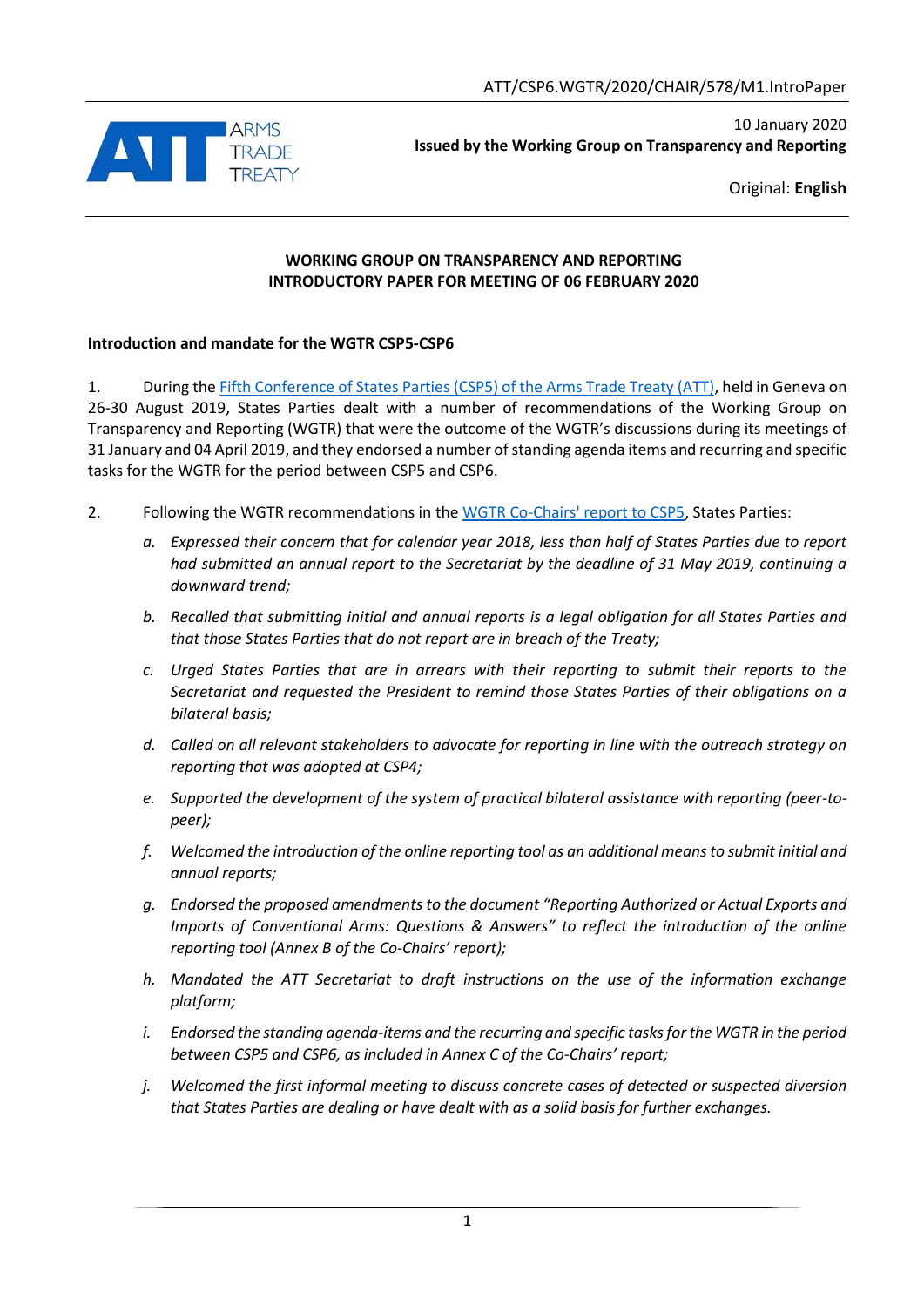3. The standing agenda items that States Parties instructed the WGTR to deal with as a minimum are the following:

- *a. State of play of compliance with reporting obligations;*
- *b. Challenges concerning reporting;*
- *c. Substantive reporting and transparency issues;*
- *d. Organizational means for information exchange;*
- *e. Harnessing information generated by mandatory reporting;*
- *f. IT platform: reporting and transparency functionalities;*
- *g. WGTR mandate in the period between CSP6 and CSP7.*

4. Under each of these standing agenda items States Parties charged the WGTR with both recurrent tasks and specific tasks for the period between CSP5 and CSP6:

- *a. As regard to the state of play of compliance with reporting obligations, at every meeting the WGTR will review the status of reporting, thereby focusing on the progress that has been made in comparison to the previous status updates.*
- *b. As regard to challenges concerning reporting, the WGTR will as a minimum:*
	- *i. give participants the opportunity to discuss challenges to submitting timely and accurate initial and annual reports and to discuss means to support States Parties in addressing those challenges, with a view to providing recommendations to CSP6;*
	- *ii. give participants the opportunity to discuss submitted proposals for alterations or additional questions and answers for the 'FAQ'-type guidance document on the annual reporting obligation;*
	- *iii. discuss initiatives taken to implement the document entitled "Outreach strategy on reporting", adopted at CSP4;*
	- *iv. taking into account the inventory of comments and suggestions regarding the reporting templates and the online reporting tool (Annex A to the co-chairs' report to CSP5), and with respect for article 13 of the Treaty, consider adjustments to the reporting templates deemed necessary to address uncertainties and inconsistencies, or to ensure compatibility with the online reporting tool and the proposed public searchable database that allows for queries and extracting data;*
	- *v. discuss the further development of the document 'National-level Measures to Facilitate Compliance with International Reporting Obligations & Commitments'.*
- *c. As regard to substantive reporting and transparency issues, the WGTR will as a minimum:*
	- *i. give participants the opportunity to raise and discuss substantive issues about the reporting obligations that could benefit from consideration by the WGTR;*
	- *ii. monitor and coordinate further work on the project to facilitate the identification of the conventional arms in Article 2 (1) of the Treaty in the "Harmonized System" (HS) of the World Customs Organisation (WCO);*
	- *iii. discuss the issue of the comparability of data in annual reports.*
- *d. As regard to organizational means for information exchange, the WGTR will as a minimum:*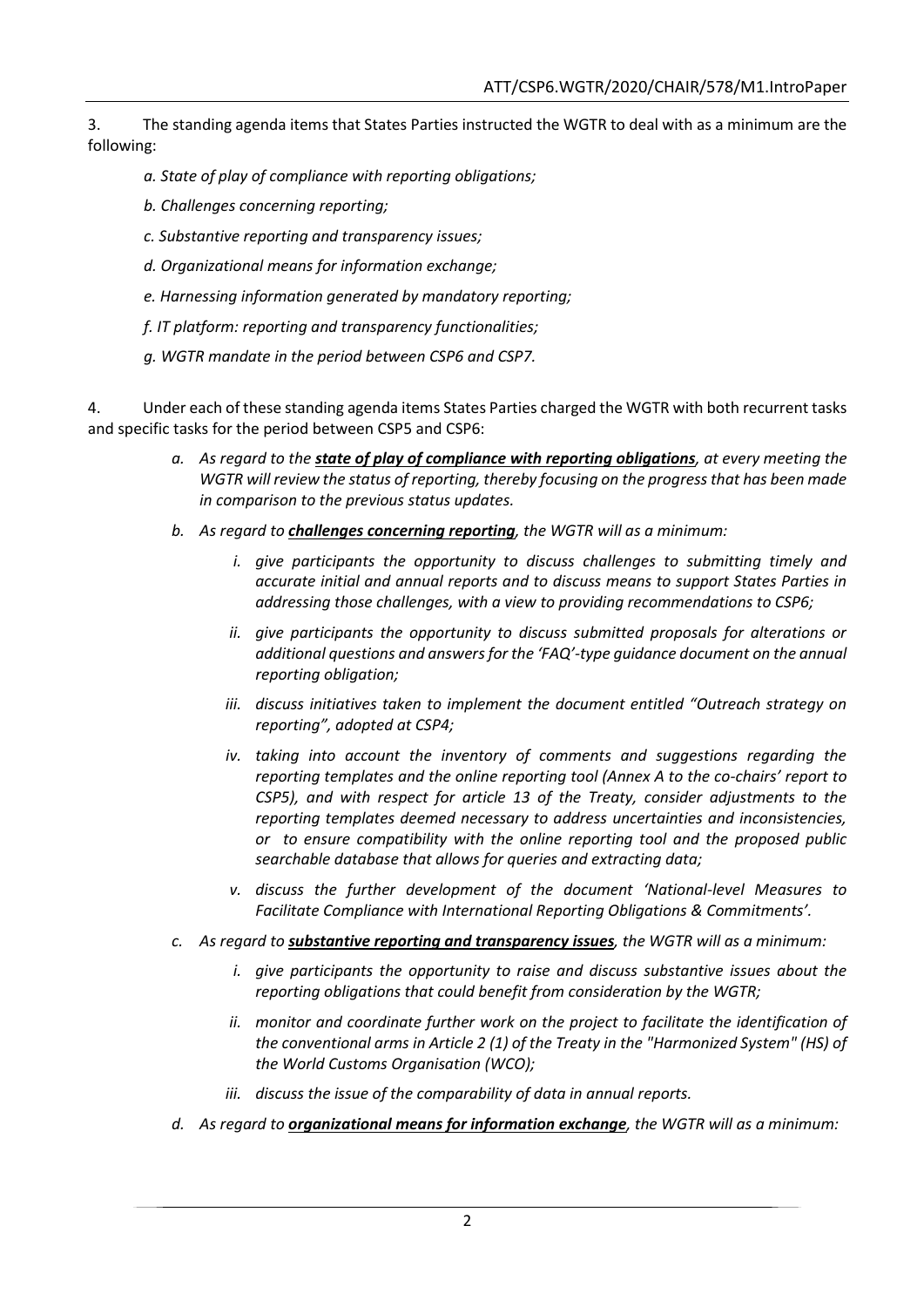- *i. give participants the opportunity to discuss structured mechanisms, processes or formats facilitating the information exchanges that are required or encouraged by the Treaty, both on the policy level, as well as on the operational level;*
- *ii. follow-up the implementation of the three-tier approach to sharing information on diversion, in particular the informal meeting among interested States Parties and signatory States to discuss concrete cases of detected or suspected diversion.*
- *e. As regard to harnessing information generated by mandatory reporting, the WGTR will give participants the opportunity to present or propose projects to harness information from the initial and annual reports in a manner that allows follow-up on these reports, taking into account the functionalities on the IT platform that are under development.*
- *f. As regard to the reporting and transparency functionalities of the IT platform, the WGTR will as a minimum:*
	- *i. monitor and assess the use of the online reporting tool and the information exchange platform on the ATT website, and assist the ATT Secretariat in the development of a functionality that makes the information generated, especially through the annual reports, available in a searchable database that allows for queries and extracting data. This will be done through the informal consultative group of WGTR participants established at CSP5, that will report back to the WGTR in order to feed its work;*
	- *ii. give participants the opportunity to propose future changes and improvements to the IT platform to enhance transparency and facilitate the implementation of the reporting and information exchange obligations of the Treaty.*
- *g. As regard to the WGTR mandate in the period between CSP6 and CSP7, the WGTR will prepare a proposal for consideration by CSP6, which will include as a minimum the standing agenda items and the recurrent tasks outlined above.*

5. The co-chairs have prepared this introductory paper to unpack the tasks of the WGTR for discussions in the period between CSP5 and CSP6, and to allow WGTR participants to prepare efficiently for the first WGTR meeting in Geneva on 06 February 2020. The paper explains the background of the given tasks, summarizes past proposals and discussions, sets out elements for discussion and puts a number of proposals for consideration to WGTR participants. This should ensure a structured and effective discussion during the meeting. As the paper also includes several calls to WGTR participants to submit their own proposals on certain topics, the co-chairs also encourage participants to use the paper to submit any proposals in writing to the cochairs and the ATT Secretariat ahead of the meeting.

# **Agenda item 1: State of play of compliance with reporting obligations**

*Recurring task: The WGTR will review the status of reporting, thereby focusing on the progress that has been made in comparison to the previous status updates.*

6. Reviewing the status of reporting traditionally happens through a presentation by the ATT Secretariat. **During the 06 February 2020 meeting, the ATT Secretariat will give a general overview of the reporting status and of the progress that has been made in comparison to the previous status update.**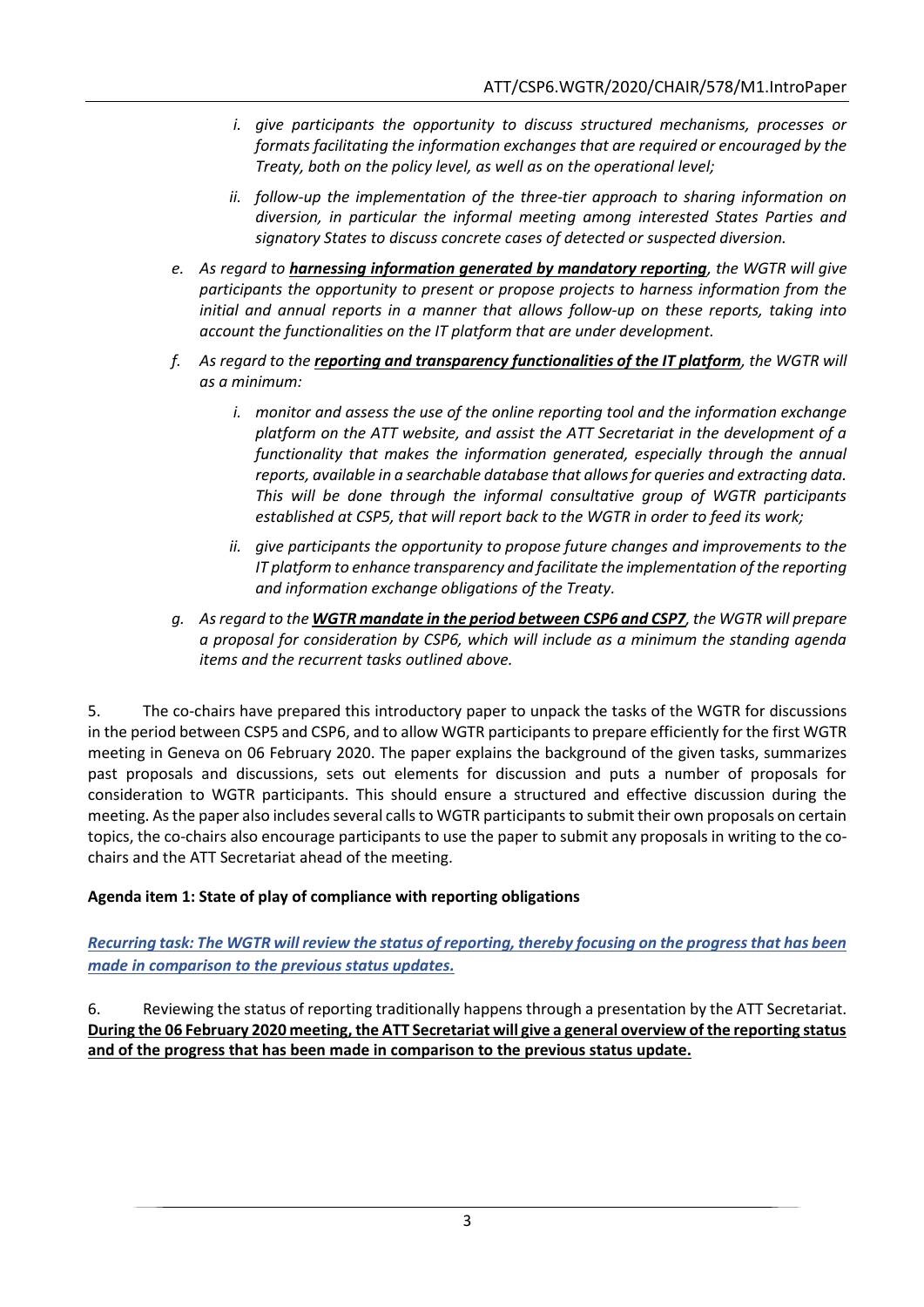## **Agenda item 2: Challenges concerning reporting**

*Recurring task 1: The WGTR will give participants the opportunity to discuss challenges to submitting timely and accurate initial and annual reports and to discuss means to support States Parties in addressing those challenges, with a view to providing recommendations to CSP6.*

7. This recurring task is traditionally included in the WGTR mandate to offer States Parties a continuous platform to share problems and difficulties as well as solutions and good practices, in the organization and fulfilment of their reporting obligations. In that respect, in previous meetings some States Parties shared their difficulties to install effective procedures for information gathering and reporting, whilst other States Parties presented how they dealt with such challenges in their control system.

8. **The co-chairs therefore invite all States Parties to share their experiences in reporting, and particularly urge States Parties that have not yet (completely) complied with their reporting obligations to share the obstacles that have kept them from reporting.** The co-chairs do point out, however that three relevant topics will be dealt with under subsequent agenda items, i.e. those on the 'FAQ'-type guidance document on the annual reporting obligation (https://thearmstradetreaty.org/hyperimages/file/Reporting Authorized or Actual Exports and Imports of Conventional Arms under the ATT  $EN_$ 

for website/Reporting Authorized or Actual Exports and Imports of Conventional Arms under the A TT\_EN\_-\_for\_website.pdf?templateId=119459), the national measures document ("National-Level Measures [to Facilitate Compliance with International Rep](https://thearmstradetreaty.org/hyper-images/file/WGTR_Draft_Report_to_CSP3_EN/WGTR_Draft_Report_to_CSP3_EN.pdf)orting Obligations and Commitments"), and the ["Outreach](https://thearmstradetreaty.org/hyper-images/file/ATT_CSP4_WGTR_Co-chairs_report__EN1/ATT_CSP4_WGTR_Co-chairs_report__EN.pdf)  [strategy on reporting"](https://thearmstradetreaty.org/hyper-images/file/ATT_CSP4_WGTR_Co-chairs_report__EN1/ATT_CSP4_WGTR_Co-chairs_report__EN.pdf) (under which all States and other ATT stakeholders will be asked to brief the WGTR about any initiative undertaken to promote and enhance compliance with the reporting duties of the Treaty).

9. **Also under this task the ATT Secretariat will brief participants about the steps it has taken to implement the system of voluntary practical bilateral and regional assistance with reporting (peer-to-peer), the development of which was explicitly supported by States Parties in the CSP5 [Final Report.](https://thearmstradetreaty.org/hyper-images/file/CSP5%20Final%20Report%20(ATT.CSP5.2019.SEC.536.Con.FinRep.Rev1)%20-%2030%20August%202019%20(final)/CSP5%20Final%20Report%20(ATT.CSP5.2019.SEC.536.Con.FinRep.Rev1)%20-%2030%20August%202019%20(final).pdf)** This concerns the project that was first proposed in the 8 March 2018 WGTR meeting and that was referred to in earlier documents as "a roster of reporting experts" or "basic support to other States Parties on reporting", most notably in the WGTR Co-[Chairs' report to CSP4](https://thearmstradetreaty.org/hyper-images/file/ATT_CSP4_WGTR_Co-chairs_report__EN1/ATT_CSP4_WGTR_Co-chairs_report__EN.pdf) and the [CSP4 Final Report.](https://thearmstradetreaty.org/hyper-images/file/CSP4%20Final%20Report-%20August%202018%20(ATT_CSP4_2018_SEC_369_Conf.FinRep.Rev1)/CSP4%20Final%20Report-%20August%202018%20(ATT_CSP4_2018_SEC_369_Conf.FinRep.Rev1).pdf) As explained in earlier WGTR meeting reports, the assistance would entail addressing questions of States Parties about their reporting obligations that are not covered by the 'FAQ'-type guidance document on the annual reporting obligation. Concretely, the intention would simply be that States Parties that have specific questions about how to do their reporting or about any element of reporting could email or call one of their peers to get an answer to that specific question. In that respect, this assistance is intended as an additional auxiliary instrument, next to, for example, 'FAQ' type guidance document.

*Recurring task 2: The WGTR will give participants the opportunity to discuss submitted proposals for alterations or additional questions and answers for the 'FAQ'-type guidance document on the annual reporting obligation.*

10. The 'FAQ'[-type guidance document on the annual reporting obligation](https://thearmstradetreaty.org/hyper-images/file/Reporting_Authorized_or_Actual_Exports_and_Imports_of_Conventional_Arms_under_the_ATT_EN_-_for_website/Reporting_Authorized_or_Actual_Exports_and_Imports_of_Conventional_Arms_under_the_ATT_EN_-_for_website.pdf?templateId=119459) requires that proposals for alterations and additional questions and answers be considered in the WGTR. In that respect, such proposals need to be submitted well in advance of the WGTR meeting in order to allow adequate time for WGTR participants to examine the proposals. **The co-chairs therefore invite WGTR participants to submit any**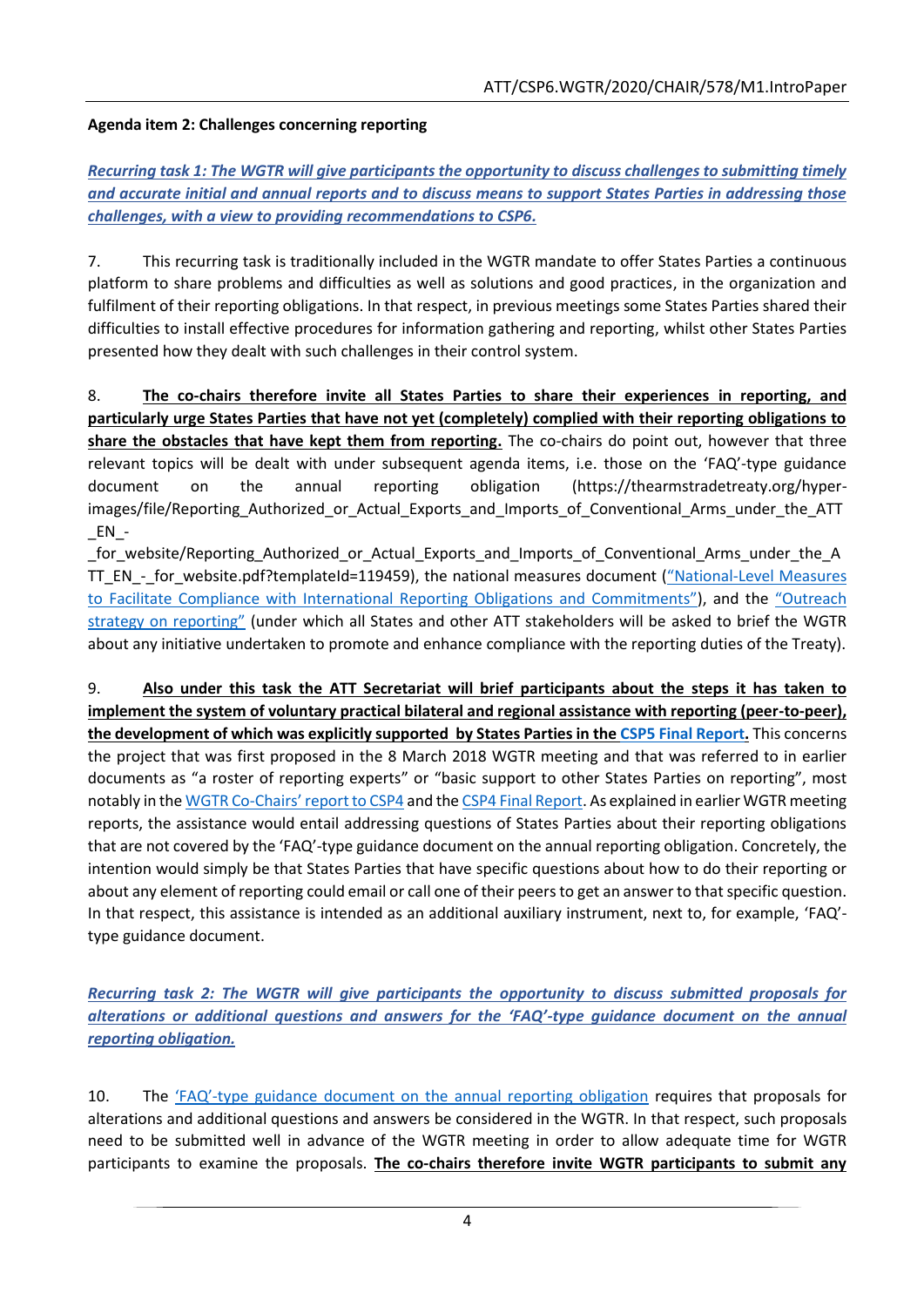## **proposals for alterations and additional questions to the co-chairs and the ATT Secretariat at the latest ten days before the WGTR meeting in which they want to have their proposals discussed.**

11. The co-chairs remind participants that the 'FAQ'-type guidance document on the annual reporting obligation was endorsed by States Parties at CSP3 and that at CSP5, States Parties endorsed a number of amendments that were necessary to reflect the introduction of the online reporting tool, and that were previously discussed at the 04 April 2019 WGTR meeting [\(Annex B of the Co-](https://thearmstradetreaty.org/hyper-images/file/ATT_WGTR_CSP5_Co-chair)Chairs' report to CSP5).

*Recurring task 3: The WGTR will discuss initiatives taken to implement the document entitled "Outreach strategy on reporting", adopted at CSP4.*

12. During CSP4, States Parties adopted an ["Outreach strategy on reporting"](https://thearmstradetreaty.org/hyper-images/file/ATT_CSP4_WGTR_Co-chairs_report__EN1/ATT_CSP4_WGTR_Co-chairs_report__EN.pdf) to counter the alarmingly low rate of compliance with the reporting obligations of the Treaty. The outreach strategy includes several recommendations and calls on all ATT stakeholders to pay attention to reporting issues in their work on implementing and helping to implement the Treaty.

13. To effectively monitor the implementation of the outreach strategy and its impact, this was included in the mandate of the WGTR for the preparatory process towards CSP5. Subsequently the WGTR co-chairs asked all ATT stakeholders to brief WGTR participants on any initiative they had undertaken focused on enhancing compliance with the reporting duties of the Treaty.

14. During the 31 January 2019 WGTR meeting, next to the ATT Secretariat giving an overview of its measures to remind States Parties of their reporting obligations and its outreach plans in that regard, only one participant reported on a reporting-related outreach initiative. During the 04 April 2019 WGTR meeting, no interventions were made under this topic.

15. In light of this limited response, at CSP5, the co-chairs reiterated the importance of all ATT stakeholders putting transparency front and centre of their outreach activities. In their report they highlighted that in many non-reporting States, non-reporting is not only a question of a lack of expertise, procedures or capacity, but often also a question of a lack of awareness of the importance of reporting and a lack of political will to prioritise reporting. Therefore all ATT stakeholders need to consistently designate reporting as one of the cardinal obligations of the Treaty, and prioritize reporting in their ATT-related contacts with non-reporting States Parties.

16. In recognition of the urgency of the situation and the importance of outreach, States Parties at CSP5 requested the President specifically to remind those States Parties that are in arrears with their reporting of their obligations on a bilateral basis, and called on all relevant stakeholders to advocate for reporting in line with the outreach strategy on reporting.

17. **Following the request of States Parties, at the 06 February WGTR meeting, the President will brief participants on his efforts to remind States Parties that are in arrears with their reporting of their obligations. Subsequently, the ATT Secretariat will brief participants about their outreach on reporting and a number of States Parties will present their implementation of VTF projects that are focused on compliance with the reporting obligations.**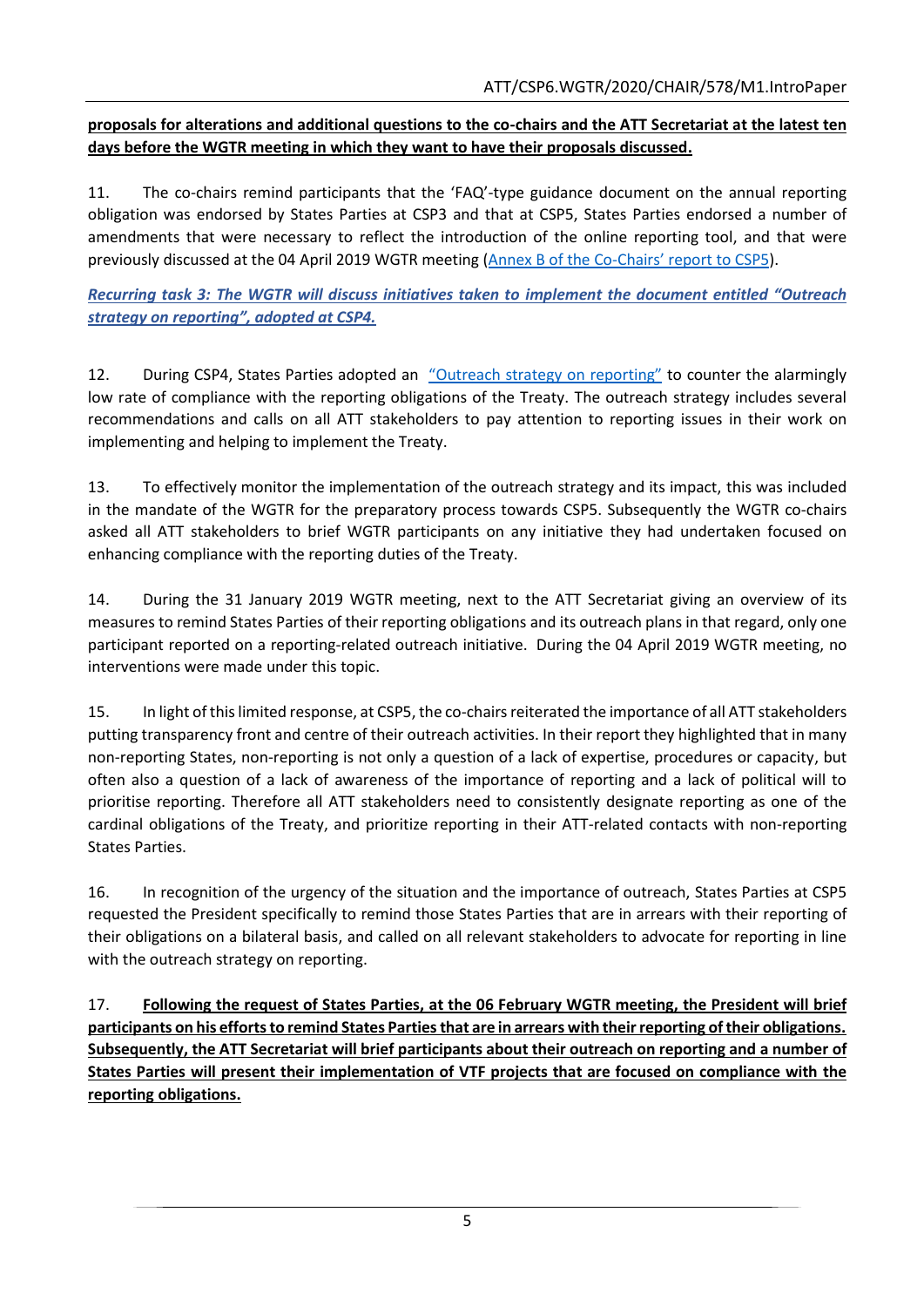18. **The co-chairs also call on all other States Parties, civil society and regional organizations to brief WGTR participants about any informative sessions or promotion events on reporting that they have held since, and about any other initiative focused on enhancing compliance with the reporting duties.**

*Specific CSP5-6 task 1: The WGTR, taking into account the inventory of comments and suggestions regarding the reporting templates and the online reporting tool (Annex A to the Co-Chairs' report to CSP5), and with respect for article 13 of the Treaty, will consider adjustments to the reporting templates deemed necessary to address uncertainties and inconsistencies, or to ensure compatibility with the online reporting tool and the proposed public searchable database that allows for queries and extracting data.*

19. In order to facilitate reporting, at CSP2, States Parties endorsed and recommended for use templates to submit [initial reports](https://thearmstradetreaty.org/hyper-images/file/Initial_Reporting_Template_English/Initial_Reporting_Template_English.doc?templateId=120953) and [annual reports.](https://thearmstradetreaty.org/hyper-images/file/Annual_Reporting_Template_English/Annual_Reporting_Template_English.doc?templateId=120958) These templates are available on the [ATT website.](https://thearmstradetreaty.org/reporting.html) During the preparatory process leading up to CSP3, it was decided to leave these templates unchanged for a number of years to provide some stability for reporting efforts. Therefore, the templates were not discussed at CSP3 or CSP4. A review of the templates was included in the mandate for the WGTR for the period between CSP4 and CSP5, in light of: 1) growing indications by States Parties and other ATT stakeholders of the complexity of the templates; and 2) the introduction of the online reporting tool, for which the templates form the basis.

20. During the 31 January and the 04 April 2019 WGTR meetings, as well as intersessionally, participants shared a number of comments and suggestions on the templates. In April it was decided, however, that because of the inherent link between the templates and the online reporting tool a comprehensive discussion on the templates would only take place after States Parties have had an opportunity to use and submit their reports via the online reporting tool. For that purpose, the co-chairs would provide an inventory of all the comments and suggestions as a basis for renewed discussions on the templates beyond CSP5.<sup>1</sup>

21. The inventory was made available as Annex A to the Co-[Chairs' report to CSP5](https://thearmstradetreaty.org/hyper-images/file/ATT_WGTR_CSP5_Co-chair) and is also attached to this introductory paper (see Attachment 1). As indicated in the inventory itself, the comments and suggestions are categorized between comments and suggestions on the templates in general and specific comments and suggestions on the initial reporting template and the annual reporting template, respectively. A distinction is also made between formal comments and suggestions and substantive comments and suggestions.

22. At CSP5, as well as during the preparatory process, a number of States Parties were cautious to amend the templates at this stage, and some even advocated against any change. In response to their comments, the mandate for the WGTR was specified to clarify that the working group should consider those adjustments to the templates deemed necessary to address uncertainties and inconsistencies, or to ensure compatibility with the online reporting tool and the proposed public searchable database.

23. The co-chairs do want to emphasize that an open discussion on adjustments for these purposes is important, for at least two reasons. First, as the co-chairs already indicated in the way forward section of their co-chairs' report to CSP5, *"the working group's focus on addressing the low reporting rate should not mean that important issues concerning the quality and transparency of reports are left untouched"*. In that respect, it is clear that uncertainties and inconsistencies in the reporting templates in particular affect the quality of reporting and need to be addressed. Second, regardless of the quality of reporting, adjustments to ensure compatibility with the online reporting tool and the proposed public searchable database are not optional if

**<sup>.</sup>**  $1$  The inventory would also include comments and suggestions about (the use of) the online reporting tool. At CSP5, the co-chairs made clear, however, that that they only received comments on the templates.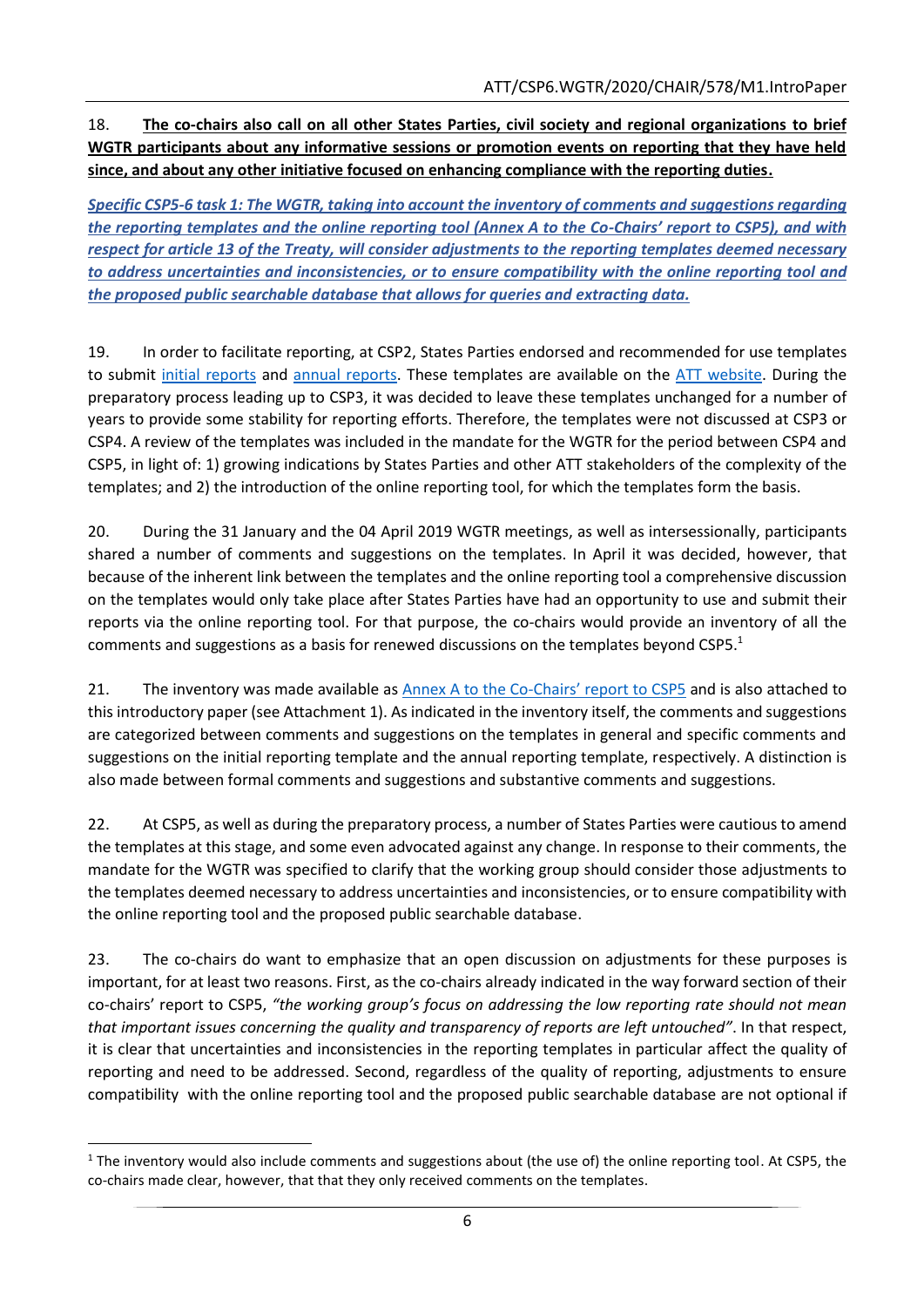we want to ensure that the templates strictly correspond to (the reporting forms in) the online reporting tool and if we want to move forward with the development of the public searchable database.

24. **With that in mind, the co-chairs will present the inventory of all comments and suggestions as a basis for discussion the during 06 February 2020 WGTR meeting. The ATT Secretariat will in turn present a document identifying the adjustments that they deem necessary to address uncertainties and inconsistencies or to ensure compatibility with the online reporting tool and the proposed public searchable database. Additionally, the co-chairs invite WGTR participants to submit any drafting proposals to the ATT Secretariat.**

*Specific CSP5-6 task 2: The WGTR will discuss the further development of the document 'National-level Measures to Facilitate Compliance with International Reporting Obligations & Commitments'.*

25. The "national measures document" ("National[-Level Measures to Facilitate Compliance with](https://thearmstradetreaty.org/hyper-images/file/WGTR_Draft_Report_to_CSP3_EN/WGTR_Draft_Report_to_CSP3_EN.pdf)  [International Reporting Obligations and Commitments"](https://thearmstradetreaty.org/hyper-images/file/WGTR_Draft_Report_to_CSP3_EN/WGTR_Draft_Report_to_CSP3_EN.pdf)) was recommended for consideration by States Parties at CSP3. The document was brought up by the co-chairs at the 31 January 2019 WGTR meeting as one of the support tools that were produced in the WGTR to facilitate States Parties' work. Subsequently it was made available in [the reporting requirements section of the ATT website.](https://thearmstradetreaty.org/reporting.html) The document contains measures to help governments meet the challenge of organizing reporting work in such a way that reporting obligations are fulfilled as effectively as possible.

26. Following a suggestion by one participant during the meeting that the national measures document could benefit from further discussion in the WGTR and input from all ATT stakeholders, the co-chairs included it in the agenda of the 04 April 2019 WGTR meeting in order to have an initial exchange of views on the desirability of further developing it. During that meeting there was no discussion on this topic, but in light of its importance as a support tool, the document was still included as a topic in the mandate for the WGTR beyond CSP5.

27. **In preparing for the 06 February 2020 WGTR meeting, the co-chairs invite States Parties and other stakeholders to reflect on the desirability of further developing this document. Participants that see merit in further development should consider taking ownership of thistopic and, in consultation with the co-chairs and the ATT Secretariat, provide a working document in advance of the 06 February 2020 WGTR meeting.**

**Agenda item 3: Substantive reporting and transparency issues**

*Recurring task 1: The WGTR will give participants the opportunity to raise and discuss substantive issues about the reporting obligations that could benefit from consideration by the WGTR.*

28. This is a recurring task to allow WGTR participants to raise any issue on the substance of any of the obligations in article 13 of the Treaty. **The co-chairs therefore invite all participants to raise any substantive issue they want to see discussed in the WGTR other than those already on the agenda, preferably in advance of the 06 February 2020 WGTR meeting.**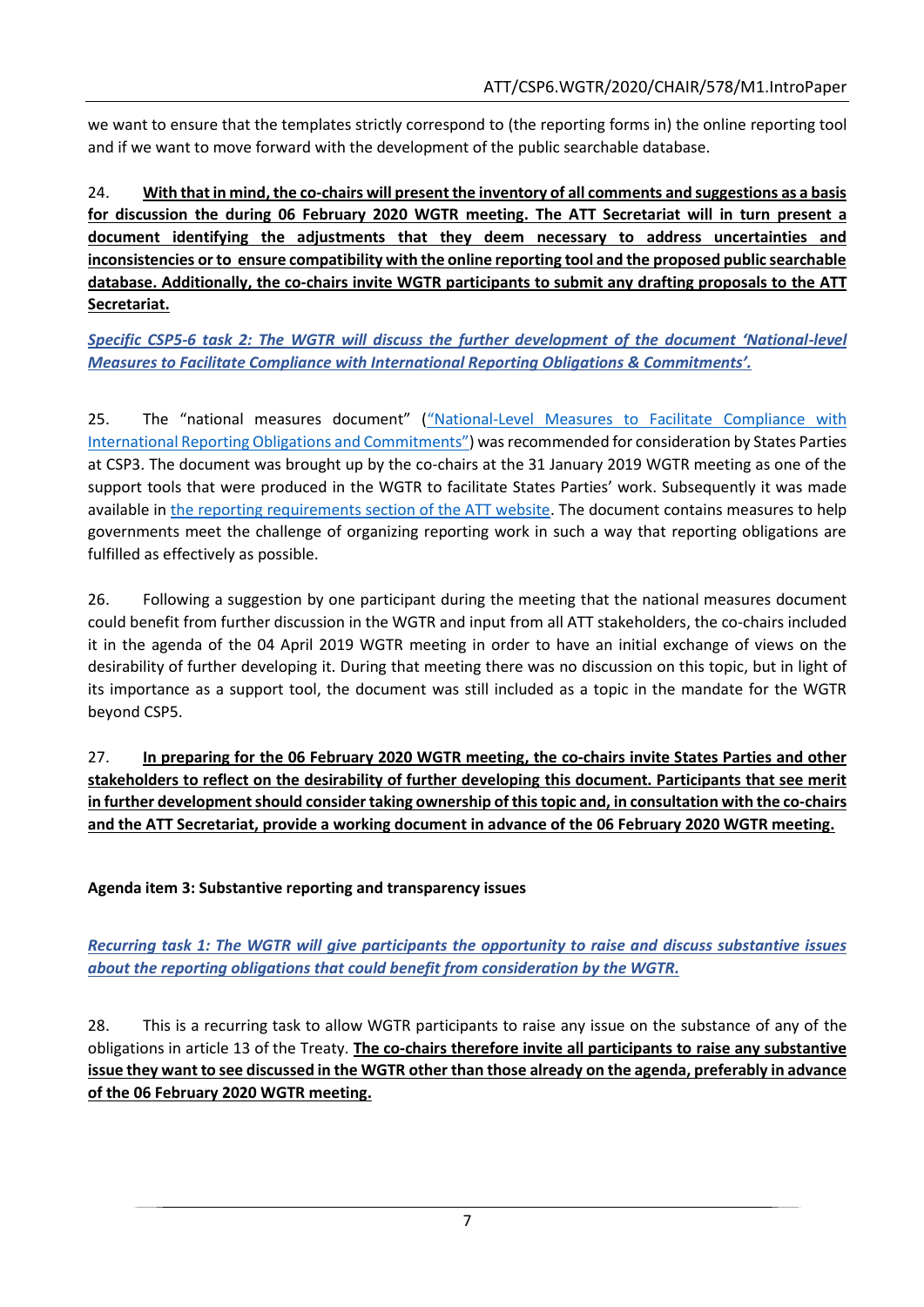*Recurring task 2: The WGTR will monitor and coordinate further work on the project to facilitate the identification of the conventional arms in Article 2 (1) of the Treaty in the "Harmonized System" (HS) of the World Customs Organisation (WCO).*

29. This project dates back to the 31 May 2018 WGTR meeting, when a briefing by a representative of the World Customs Organisation (WCO) demonstrated that except for SALW, most of the conventional arms covered under Article 2 (1) of the ATT are not classified by specific customs codes that would allow identification of those conventional arms in the HS. As this was found regrettable from the perspective of not only reporting and record-keeping, but also enforcing arms transfer controls, participants unanimously agreed that, where absent, introducing specific customs codes for the conventional arms covered under Article 2 (1) of the ATT could be beneficial. The briefing demonstrated that amendments concerning conventional arms would not be controversial and that conventional arms would also lend themselves well to specific codes. It would be recommendable to work towards the 2027 review, which would require finalized amendments by 2024. These amendments should be submitted by Member States through their customs administrations, possibly in cooperation with the ATT Secretariat.

30. Since the briefing the project has been on the agenda of every WGTR meeting and got broad support, but despite the intention to do so, no concrete steps had been taken yet before CSP5.

31. As the co-chairs indicated at CSP5, proposals to amend the HS are first and foremost a national matter, hence why the WGTR mandate focuses on monitoring and coordinating the effort. **In that regard, the co-chairs strongly encourage States Parties to discuss this issue with their national customs administrations and to share their feedback with WGTR participants, as well as any past or present projects they have been involved in to amend the HS in the field of conventional arms.** In the end, it is only if national customs administrations will endorse and embrace this project, it will be worth pursuing it and undertaking coordinated efforts such as a concept paper.

32. **Meanwhile, also the ATT Secretariat will look into which support they can provide to the process. Such support could entail,** *inter alia***, liaising with relevant (regional) organizations and control regimes that deal with conventional arms control lists, in order to find out whether in those fora similar efforts have been undertaken in the past.**

# *Specific CSP5-6 task: The WGTR will discuss the issue of the comparability of data in annual reports.*

33. During the preparatory process towards CSP5, the issue of comparability of data in annual reports was raised in the 31 January 2019 WGTR meeting, during the discussion on the effectiveness and clarity of the templates to submit initial and annual reports. One participant specifically indicated that the possibility in article 13 (3) of the Treaty for States Parties to report either authorized exports and imports or actual exports and imports renders comparing and matching the export and import data in annual reports virtually impossible. It was suggested that the WGTR could have a discussion on how to address this issue, which could include a recommendation for States Parties to all report the same type of data, either authorized exports and imports or actual exports and imports. In response another participant indicated that because of practical reasons it cannot report actual exports.

34. In the 04 April 2019 WGTR, the co-chairs pointed out that this topic was included in the draft mandate for the WGTR beyond CSP5, which was subsequently endorsed at CSP5.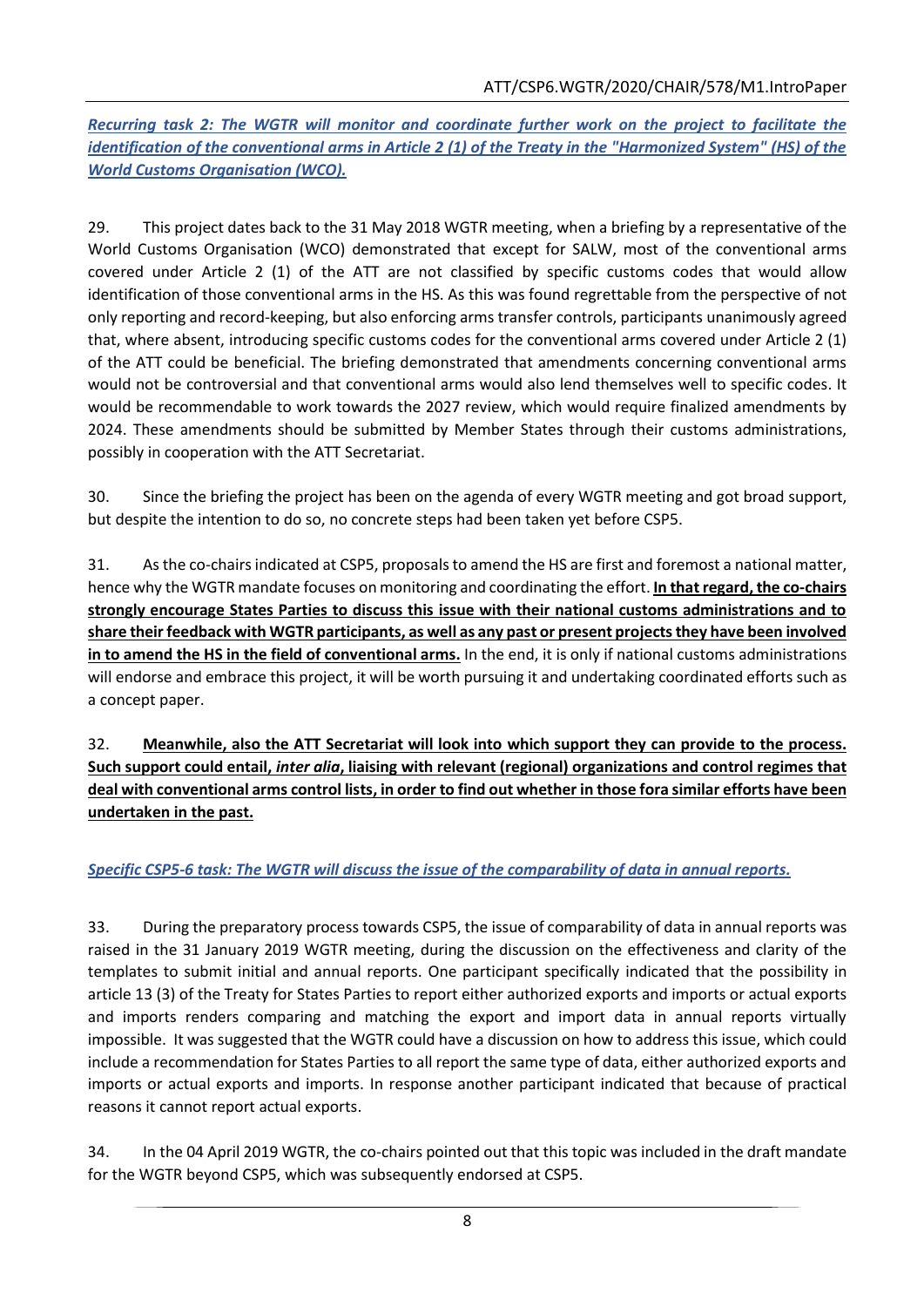35. The issue of comparability was also dealt with in the WGTR co-[chairs' report to CSP5 and its Annex A](https://thearmstradetreaty.org/hyper-images/file/ATT_WGTR_CSP5_Co-chair) with the inventory of all comments and suggestions of WGTR participants regarding the reporting templates and the online reporting tool.

36. In the inventory, the co-chairs reflected comments of participants that one of the obstacles concerning comparability of information in annual reports is the voluntary nature of the use of the reporting templates. According to participants, while the Treaty does not expressly list the information that States Parties are legally required to include in their annual report, the templates represent a common understanding of what information States Parties should include as a minimum when they report. According to participants, this ensures a minimal degree of comparability, although there are other comparability issues with the annual reporting template in particular.

37. In the WGTR co-chairs' report to CSP5 itself, the co-chairs also mentioned the issue of comparability of data in annual reports, as an example of what was mentioned already above concerning the reporting templates, namely that *"the working group's focus on addressing the low reporting rate should not mean that important issues concerning the quality and transparency of reports are left untouched"*.

38. **In respect of this the co-chairs propose to have an open discussion on the of comparability of data in annual reports, with a focus on both what States Parties want to achieve in this domain and which measures could be taken towards these goals. Participants who intend to propose specific measures should consider taking ownership of this topic project and, in consultation with the co-chairs and the ATT Secretariat, provide a working document in advance of the 06 February 2020 WGTR meeting.**

39. The co-chairs do already want to highlight three elements.

40. First, concerning the possibility to report either authorized exports and imports or actual exports and imports, it needs to be clear that this flexibility is enshrined in article 13 (3) of the Treaty. For that reason, it is also reflected in the annual reporting template and the 'FAQ'-type guidance document on the annual reporting obligation. Any agreement for all States Parties to either report one or the other would take, at most, the form of a recommendation by the CSP and/or an adjustment of the voluntary reporting templates.

41. Second, the focus in earlier discussions on the topic of "authorizations versus actuals" does not mean that participants cannot raise other comparability issues. For example, in discussions concerning the reporting templates during the 31 January and 04 April WGTR meetings, participants also identified the possibility in the annual reporting template to report either the quantity or the value of the imported and exported weapons as a comparability issue.

42. Third, these two elements, as well as the explanation above shows that there is a link between the comparability of data in annual reports and the annual reporting template. Since all States Parties endorsed the WGTR task to discuss the issue of the comparability of data in annual reports, participants should not be hindered to propose adjustments to the annual reporting template to address the comparability issue. Participants should be mindful however, that concerning adjustments to the reporting templates, at CSP5 States Parties specifically mandated the WGTR consider adjustments *"to address uncertainties and inconsistencies, or to ensure compatibility with the online reporting tool and the proposed public searchable database that allows for queries and extracting data"* (see nr. 19).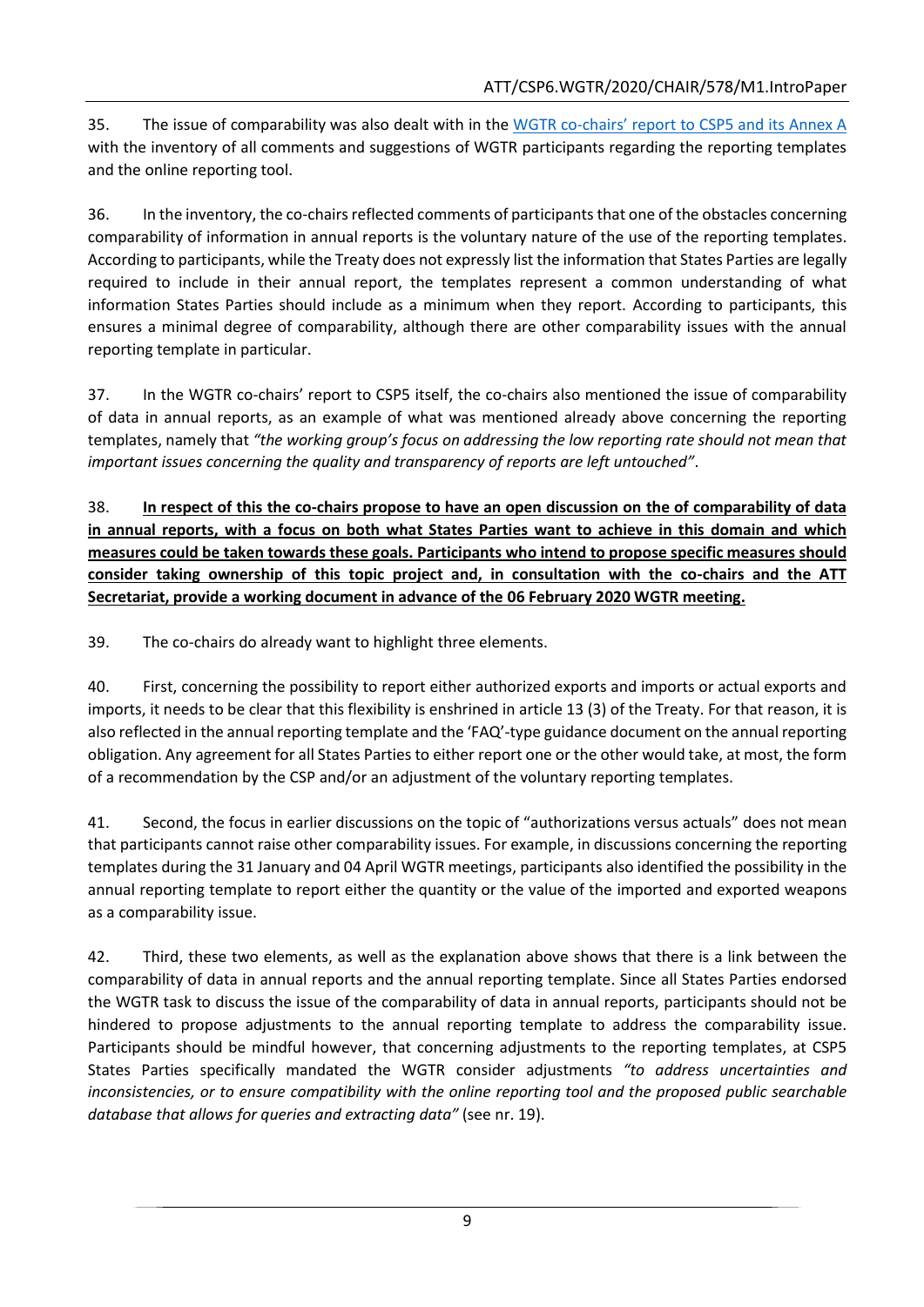## **Agenda item 4: Organizational means for information exchange**

*Recurring task: The WGTR will give participants the opportunity to discuss structured mechanisms, processes or formats facilitating the information exchanges that are required or encouraged by the Treaty, both on the policy level, as well as on the operational level.*

43. This is a recurring task to allow WGTR participants to propose any instrument that could strengthen, promote or expedite the information exchanges that the Treaty requires or encourages States Parties to undertake in articles 7 (6), 8 (1), 11 (3), 11 (5), 13 (2), 15 (2-4) and 15 (7). **In that respect, the co-chairs welcome any written proposals, preferably before the 06 February 2020 WGTR meeting, as well as oral proposals during the meeting itself.**

44. During the preparatory to CSP6, the co-chairs themselves want to focus on to two mechanisms that have been developed already, namely the information exchange platform in the restricted area on the ATT website and the Diversion Information Exchange Meeting among States Parties and signatory States.

45. The information exchange platform in the restricted area of the ATT website was developed with the goal that it would be able to facilitate all the aforementioned information exchanges, where feasible. In addition, the platform could also facilitate the work of the ATT working groups, allowing for more interactive intersessional exchanges.

46. The platform was presented by the ATT Secretariat at the 31 January 2019 WGTR meeting. During that meeting and the subsequent 04 April 2019 WGTR meeting, the co-chairs encouraged States Parties' and signatory States' representatives to [register online](https://www.thearmstradetreaty.org/registration-to-portal.html) for access to the restricted area, and also requested the Secretariat to promote the participation of States on the restricted area. Despite these efforts, to date only 20 States have requested access to the restricted area, and no information has been uploaded in the platform. Consequently, also remained information exchange platform also remains unused to date.

47. Although the co-chairs themselves initially intended to use the information exchange platform for intersessional discussions on the reporting templates and the online reporting tool, it became clear that some form of regulation would be necessary before States could be guided towards using the platform. For that reason, the WGTR recommended that at CSP5, States Parties would mandate the ATT Secretariat to draft the instructions on the use of the information exchange platform. **These instructions will be presented by the Secretariat and subsequently discussed at the 06 February 2020 WGTR meeting under agenda item 6, as part of their broader presentation on several topics concerning the IT platform.** In that regard, it should be very clear that the current lack of participation or use does not reflect a lack of value of the platform or a lack of interest.

48. As to its actual use, it is firstly the clear intention of the co-chairs to start using the platform as a tool in their own preparation for WGTR meetings and for intersessional work, for example to ask participants' input on specific questions or on draft documents that are under consideration in the working group. The co-chairs will also encourage the chairs and facilitators in the other ATT working groups to do so.

49. Secondly the co-chairs recall and emphasize that exchanges via the information exchange portal constituted already one of the predefined tiers in the three-tier approach to sharing information on diversion that was endorsed by States Parties at CSP4, next to discussions in the WGETI and the above-mentioned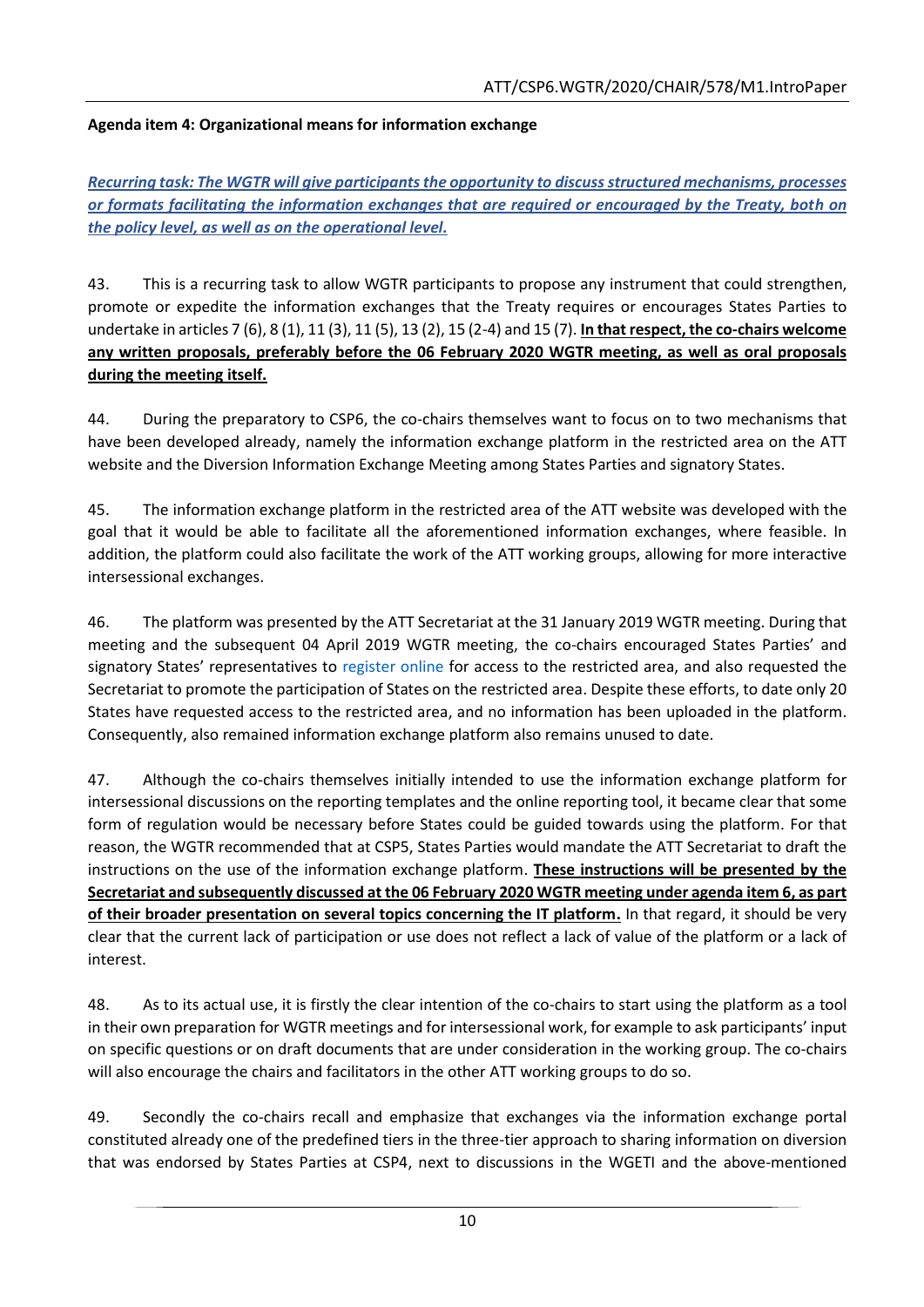Diversion Information Exchange Meeting among States Parties and signatory States (see also below). This use will be discussed in the said meeting.

50. Thirdly, States Parties and signatory States should also use the platform for any other exchanging or sharing of information that is dealt with in the Treaty, obviously if such fits the format of the portal. This could, for example, include information on matters of mutual interest regarding the implementation and application of the Treaty (cf. article 15).

51. **With a view to all being on the same page regarding the substantive purpose of the information exchange platform, during the 06 February 2020 WGTR meeting, the co-chairs will invite participants to share their views on the proposed topics for exchange through the platform, taking into account that the diversion information exchange will be covered in the dedicated meeting among States Parties and signatory States. In that regard, the co-chairs also ask that participants to reflect Parties whether any further rules are necessary about what substantive content can be shared on the platform.**

*Specific CSP5-6 task: The WGTR will follow-up the implementation of the three-tier approach to sharing information on diversion, in particular the informal meeting among interested States Parties and signatory States to discuss concrete cases of detected or suspected diversion.*

52. The three-tier approach to sharing information on diversion was launched by the WGTR co-chairs during the 31 May 2018 WGTR meeting and endorsed by States Parties at CSP4. The three "tiers" are as follows: 1) policy-level exchanges on diversion in the sub-working group on Article 11 of the WGETI; 2) intersessional exchange of policy-related and relevant operational information via the information exchange platform; and 3) an informal meeting among interested States Parties (and possibly signatory States) to discuss concrete cases of detected or suspected diversion that they are dealing or have dealt with. The approach was a response to States expressing the need to supplement discussions on diversion as a policy issue with a forum to share concrete, operational information on diversion among States and to discuss concrete cases, whilst taking into account the sensitivity and confidentiality of such information.

53. After discussing its set-up during the 31 January and 04 April 2019 WGTR meetings, at CSP5 the WGTR co-chairs hosted a kick-off meeting of the Diversion Information Exchange Meeting among States Parties and signatory States, to lay the groundwork for further meetings. That meeting demonstrated that there is broad support for such forum, but also demonstrated the need to develop an adequate framework for the exchanges in it. With that in mind a second meeting among States Parties and signatory States will be organized during the February 2020 round of ATT meetings.

54. As the co-chairs indicated during CSP5, now the three-tier approach is established and work under the three tiers has started, the role of the WGTR should be limited to monitoring the implementation of the approach and Diversion Information Exchange Meeting among States Parties and signatory States in particular. In that respect, the use of the information exchange platform is covered above (see nr. 45 et seq) and under agenda item 6 on the IT platform.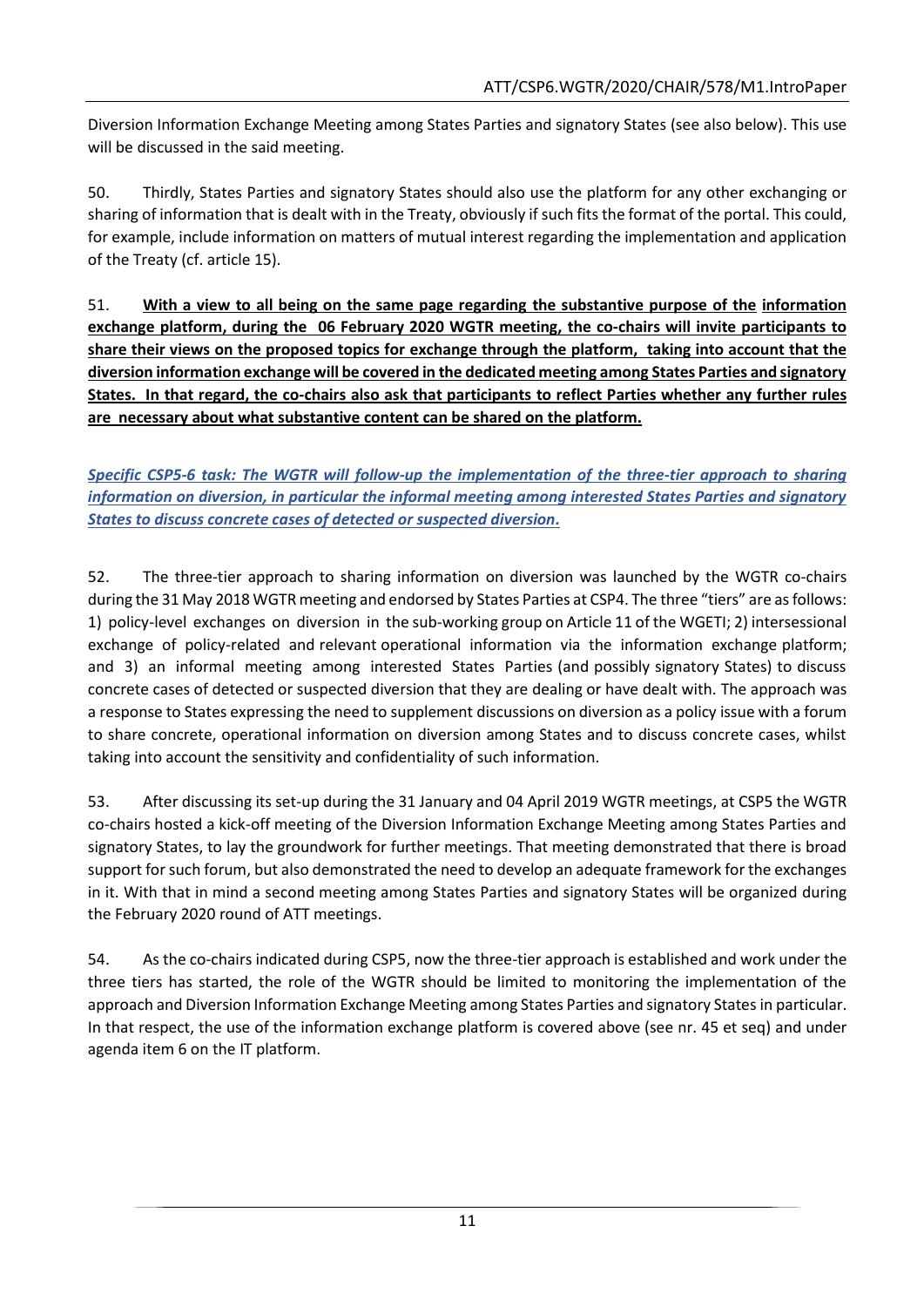## **Agenda item 5: Harnessing information generated by mandatory reporting**

*Recurring task: The WGTR will give participants the opportunity to present or propose projects to harness information from the initial and annual reports in a manner that allows follow-up on these reports, taking into account the functionalities on the IT platform that are under development.*

55. This is a recurring task to allow WGTR participants to present or propose projects to harness information from the initial and annual reports in a manner that allows follow-up to these reports, for example in the WGETI. **In that respect, the co-chairs welcome any proposal in writing before the 06 February 2020 WGTR meeting, and oral proposals during the meeting itself.**

56. In any case, the focus of the co-chairs under this agenda-item will be the project concerning the ATT IT platform that already received an overwhelming consensus among participants at the 8 March 2018 WGTR meeting, namely the development of a functionality that makes the information generated, especially through the annual reports, available in a searchable database that allows for queries and extracting data.

57. This project is important, because the purpose of transparency in the international arms trade, one of the prime purposes of the Treaty, can only be obtained by transparent reporting and the transparent, accessible provision of reported data to the public. Such transparent, accessible provision of reported data could also incentivize States Parties to devote sufficient capacity to correct reporting. In that respect it should be clear to all WGTR participants that any progress in the development of the searchable database also requires decisions on other WGTR issues, such as the reporting templates, and on more general issues, such as the IT budget.

## 58. **A discussion on the development of the searchable database will be held under agenda item 6, following a presentation by the ATT Secretariat on a number of topics relating to the IT platform.**

#### **Agenda item 6: IT platform: reporting and transparency functionalities**

*Recurring task 1: The WGTR will monitor and assess the use of the online reporting tool and the information exchange platform on the ATT website, and assist the ATT Secretariat in the development of a functionality that makes the information generated, especially through the annual reports, available in a searchable database that allows for queries and extracting data. This will be done through the informal consultative group of WGTR participants established at CSP5, that will report back to the WGTR in order to feed its work.*

59. The ATT IT platform was an especially important topic for the WGTR during the preparatory process towards CSP5. During the 31 January and 04 April 2019 WGTR meetings, the ATT Secretariat introduced participants to the new ATT website and its Restricted Area, that include the online reporting tool, the information exchange platform and national points of contact and national control lists databases. The online reporting tool was also available for the first time for States Parties to submit their annual reports.

## 60. **As a follow-up to this, during the 06 February 2020 WGTR meeting, the ATT Secretariat will brief participants on a number of topics, some of which were already addressed earlier in this introductory paper:**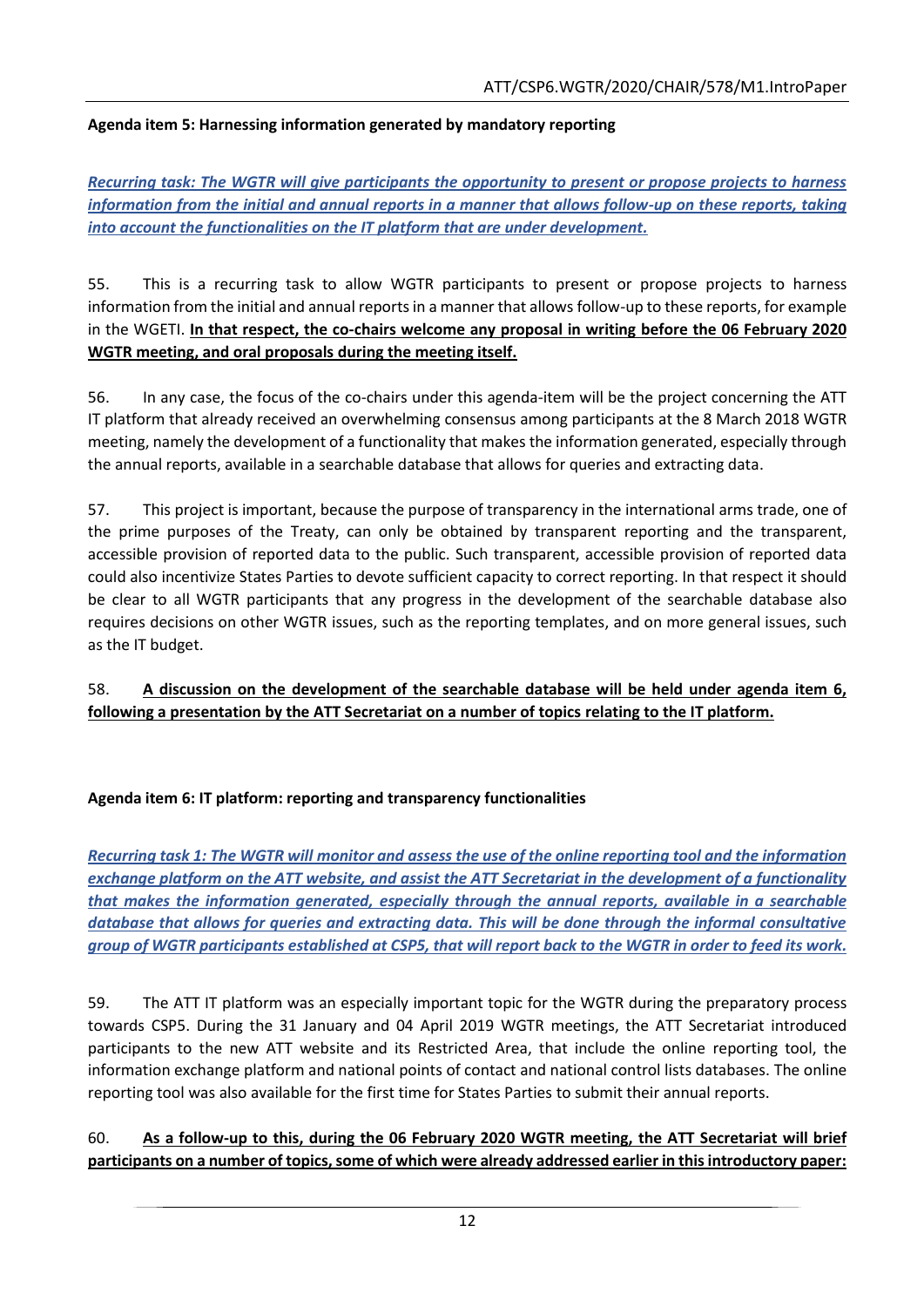**a) (the use of) the online reporting tool; b) instructions on the use of the information exchange platform (see nr. 42 et seq); c) the informal consultative group of WGTR participants; and d) the searchable database with the information generated, especially through the annual reports, that allows for queries and extracting data ((see nr. 53 et seq).**

61. Concerning the online reporting tool, the Secretariat will, *inter alia,* address the suggestion that was made during the 04 April 2019 WGTR meeting that the online reporting tool should include three options on its opening page: 1) submitting data in the digital format of the reporting template; 2) uploading the completed reporting template in a Word or PDF format; or 3) uploading a national report.

62. Concerning the information exchange platform, the Secretariat will focus on how to use platform, adding to the above-mentioned scheduled discussion about what to use it for.

63. Concerning the informal consultative group of WGTR participants, the co-chairs reported at CSP5 that this would be done in the same manner as was done with the development of the online reporting tool, and that the focus would be on persons that are nominated as the 'Point of contact' on Annual Reports. This was left in the hands of the ATT Secretariat, who will brief participants on their progress and on future steps.

64. Concerning the searchable database, the Secretariat will focus on the technical, political and financial considerations.

*Recurring task 2: The WGTR give participants the opportunity to propose future changes and improvements to the IT platform to enhance transparency and facilitate the implementation of the reporting and information exchange obligations of the Treaty.*

65. This is a recurring task to allow WGTR participants to suggest any changes or improvements to the IT platform in general – other than the online reporting tool and the information exchange platform – based on their use. **In that respect, participants are invited to flag any issue regarding the IT platform during the 06 February 2020 WGTR meeting, or previous to that, via e-mail to the ATT Secretariat.**

# **Agenda item 7: WGTR mandate in the period between CSP6 and CSP7**

*Recurring task: the WGTR will prepare a proposal for consideration by CSP6, which will include as a minimum the standing agenda items and the recurrent tasks outlined above.*

#### 66. **The co-chairs will present a draft proposal for the mandate of the WGTR in the period between CSP6 and CSP7 during the April 2020 WGTR meeting.**

\*\*\*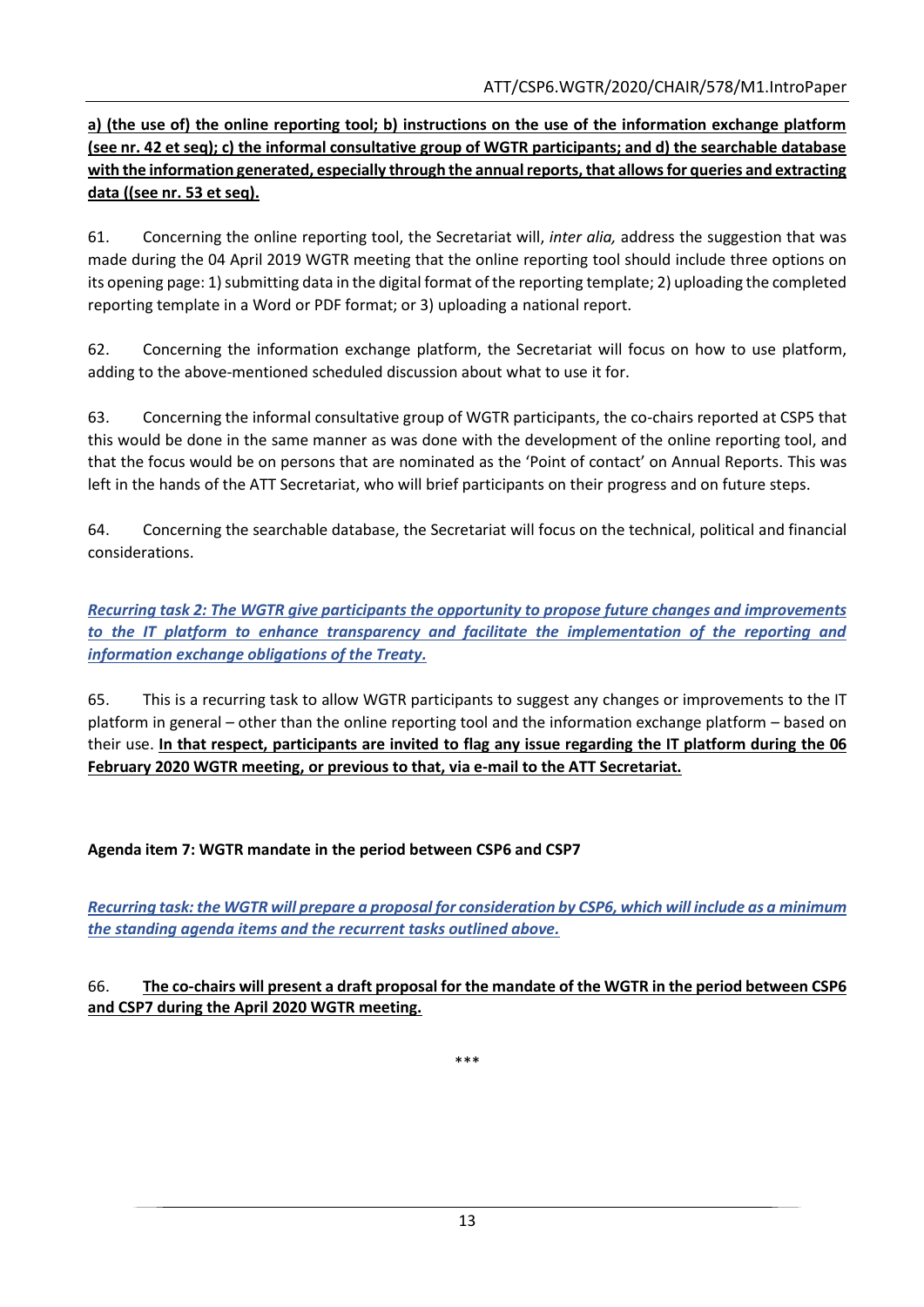## **ATTACHMENT 1**

### **INVENTORY OF ALL COMMENTS AND SUGGESTIONS OF WGTR PARTICIPANTS REGARDING THE REPORTING TEMPLATES AND THE ONLINE REPORTING TOOL**

#### **(ANNEX A to the WGTR CO-CHAIRS' DRAFT REPORT TO CSP5 (ATT/CSP5.WGTR/2019/CHAIR/533/Conf.Rep)**

#### **Introduction**

1. In order to facilitate reporting, CSP2 endorsed and recommended for use templates to submit initial reports and actual reports; these are available on the ATT website. During the preparatory process leading up to CSP3, it was decided to leave these templates unchanged for a number of years to provide some stability for reporting efforts. Therefore, the templates were not discussed at CSP3 or CSP4. However, considering the growing indications by States Parties and other ATT stakeholders of the complexity of the templates and considering the upcoming introduction of online reporting, a review of the effectiveness and clarity of the templates was included as a specific task in the mandate for the WGTR for the period between CSP4 and CSP5 (that States Parties endorsed at CSP4).

2. The task was addressed during the 31 January and 4 April WGTR meetings. During the 4 April WGTR meeting, the co-chairs indicated that they would make an inventory of all comments and suggestions that they have received and will receive regarding the reporting templates and the online reporting tool, and would attach this inventory to their report to CSP5. In their report of the 4 April WGTR meeting, the co-chairs also indicated that to facilitate further exchanges on the templates and the online reporting tool, the co-chairs, in cooperation with the ATT Secretariat, would open a discussion on the information exchange platform in the restricted area of the ATT website, whilst also welcoming comments and suggestions submitted by e-mail to the ATT Secretariat at [info@thearmstradetreaty.org.](mailto:info@thearmstradetreaty.org)

3. In line with their commitment, below the Chair has summarized all the comments and suggestions that they received by the end of June 2019. The comments and suggestions are categorized between comments and suggestions on the templates in general and specific comments and suggestions on the initial reporting template and the annual reporting template, respectively. A distinction is also made between formal comments and suggestions and substantive comments and suggestions.

#### **Comments and suggestions on the templates in general**

4. The most important formal issue that was raised is the status of the templates. At CSP2 States Parties endorsed the templates, but only recommended their use. States Parties are therefore not obliged to use the templates to fulfil their reporting requirements. This is considered problematic for at least two reasons:

1) The first reason concerns two interlinked elements that should be considered in this debate, i.e. the introduction of the online reporting tool and the intention to have a public searchable database that allows for queries and extracting data. First, the templates have been integrated in the online reporting tool, so States Parties that want to fill-out or complete the online reporting tool to submit their reports will have to use the templates (although they do have the option to upload their reports via the online reporting tool in other formats). Second, a public searchable database would, in principle, require that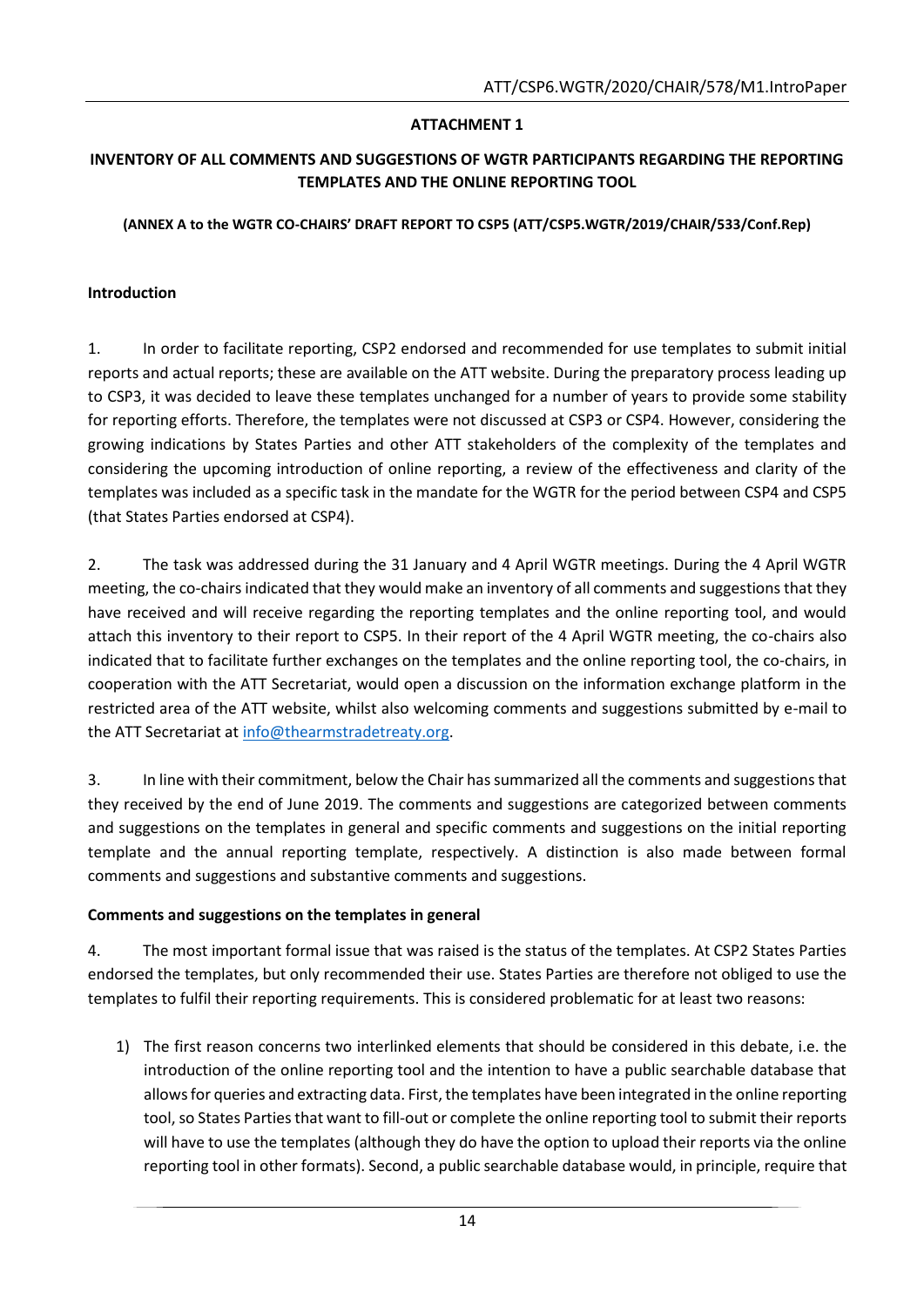States Parties submit the same types of data in the same format, in order to allow for consolidation of the data. Concerning the database that means that the only alternative to obliging States Parties to enter their data using the online reporting tool (and consequently the templates) would be for the ATT Secretariat to manually enter the data received in formats into the database manually.

2) A second reason concerns comparability of information. As explained in the answers to questions 1 and 22 in the 'FAQ'-type guidance document on the annual reporting obligation, the Treaty does not expressly list the information that States Parties need to include in their annual report, but the templates represent a common understanding – not a Treaty obligation – of what information States Parties should include *as a minimum* when they report. This ensures a minimal degree of comparability, although there are other comparability issues with the annual reporting template in particular.

5. An important substantive comment that was made is that the distinction between mandatory and voluntary obligations and questions has the wrong premise. The templates make it appear that on those elements of the Treaty where the treaty text does not oblige States Parties to take measures, but only encourages them to do so, States Parties could also choose whether or not to report. Yet, States Parties are required to report on all measures that they have taken, regardless of whether they concern hard Treaty obligations or not.

6. Another general substantive point that was raised concerning the two templates was that it should be considered whether the work in the working groups should be reflected in the templates, with references to endorsed documents.

7. A final general substantive point that was raised concerns the ambiguous language on some elements, e.g. on the question whether or not a report can be public, and the formulation of some elements as statements rather than questions, e.g. on brokering in the initial reporting template.

# **Comments and suggestions on the initial reporting template**

8. The most important mixed formal-substantive point that was raised concerning the initial reporting template concerned its length and the assumption of full compliance at its core. The template should be more practical and include a cover page with general questions and include columns with explanations. Others commented that the length is not an issue and that the template needs to be comprehensive in asking questions, so that States Parties can identify and address gaps in their control system. In that respect, it can also serve as a basis for an application to the VTF.

9. An important formal point raised concerning the initial reporting template was the use of open versus closed questions. Some WGTR participants pointed out that closed questions usually get a higher response, but do not always allow for nuanced and comprehensive answers. Also States might be reluctant to submit an initial report if the closed questions format requires them to answer "no" to most questions, while implementation efforts are ongoing. A more open questions-focused format could allow States to better explain their implementation processes. In that sense it might already be useful to include an indication in the template that a "no" answer can (and should be) updated later, when the appropriate measures are adopted.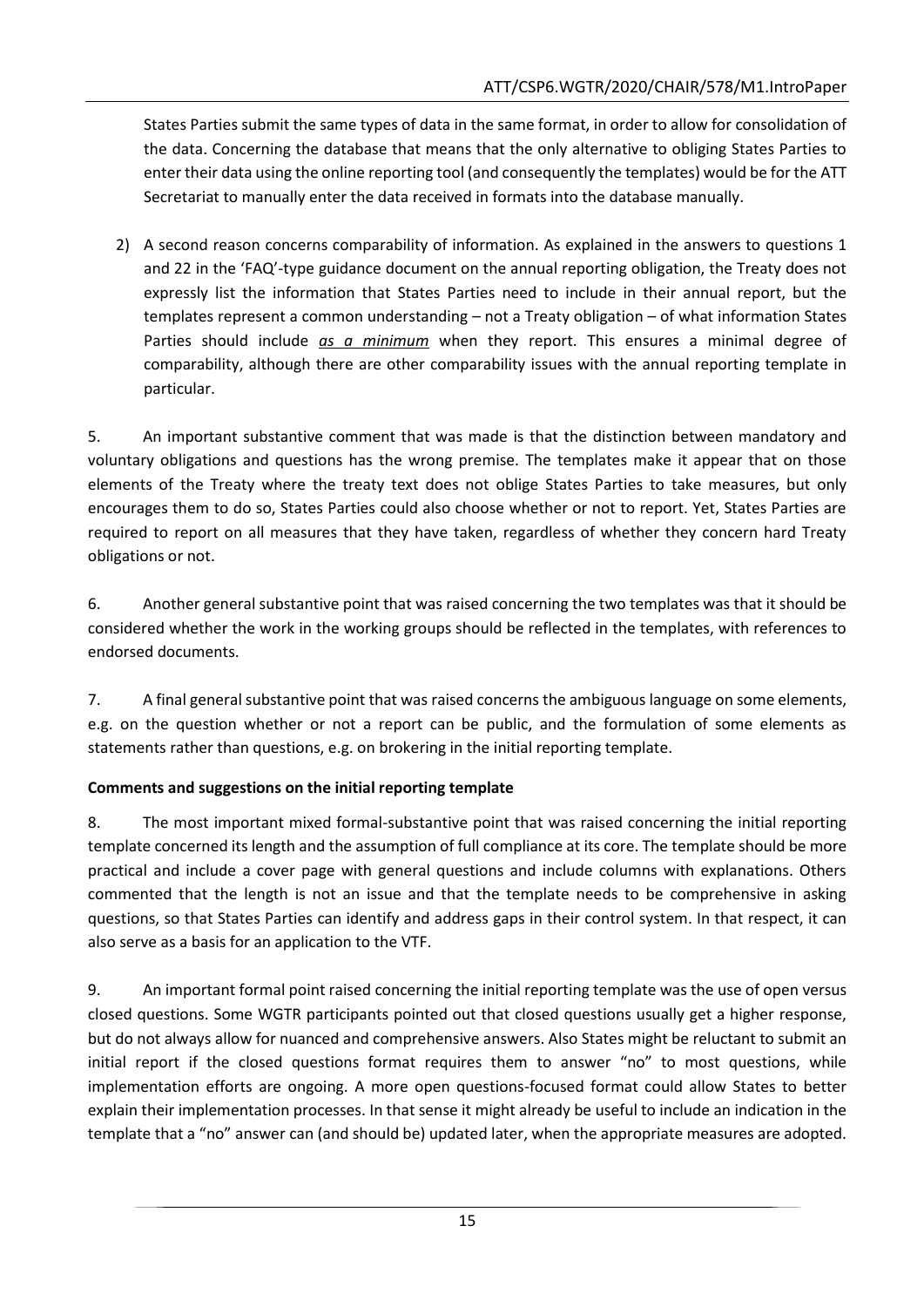10. The latter also exposes another formal point concerning the initial reporting template, namely that there is not a single indication of the update requirement, nor a process or template to do so.

11. A substantive suggestion that was made was to use elements of the basic implementation guide that is under discussion in the WGETI in the initial reporting template.

12. A substantive problem that was raised was the lack of specificity in questions, with a suggestion to disaggregate existing questions.

13. Also a number of specific substantive omissions in the initial reporting template were flagged, such as questions on the interpretation of the concept of "overriding risk", on measures concerning brokering (register? authorizations?) and questions relating to international assistance.

## **Comments and suggestions on the annual reporting template**

14. The most important substantive issue that was raised about the annual reporting template concerns the possibility in the template to report either the quantity or the value of the weapons that were imported and exported. Just like the treaty-based possibility to report either authorized exports and imports or actual exports and imports, this renders comparing and matching the export and import data in annual reports virtually impossible. In that regard, it was suggested that the WGTR could have a discussion on how to address this issue, which could include a recommendation for States Parties to all report the same type of data, either authorized exports and imports or actual exports and imports.

15. Another specific substantive issue that was raised about the annual reporting template concerns the categorization of weapons within the categories as provided in the template. It was suggested that more or new guidance might be required.

#### **Other reporting templates?**

16. Next to comments on the existing templates, references were also made to a previous proposal to adopt a template for States Parties to report on effective measures they taken to address diversion, as they are encouraged to do in article 13 (2) of the Treaty. Such a proposal was submitted by Argentina during CSP1. It should be noted, however, that during the WGTR meeting of 08 March 2018, States Parties concluded that the issue of diversion is too complicated to be captured within a template format and that the co-chairs therefore decided to no longer include this proposal in the mandate and the agenda of the WGTR. It should also be noted that during CSP4, States Parties endorsed the three-tier approach to sharing information on diversion, subject to each State's national laws, practices or policies: 1) policy-level exchanges on diversion in the sub-working group on Article 11 of the WGETI; 2) intersessional exchange of policy-related and relevant operational information via the information exchange portal that is under development; and 3) an informal meeting among interested States Parties (and possibly signatory States) to discuss concrete cases of detected or suspected diversion that they are dealing or have dealt with. In light of this three-tier approach, the additional development of a reporting template might be unneeded.

# **Way forward**

17. As indicated in their report of the 4 April 2019 WGTR meeting, this inventory is intended as a basis for a potential discussion on the templates and the online reporting tool in the WGTR meetings after CSP5. For